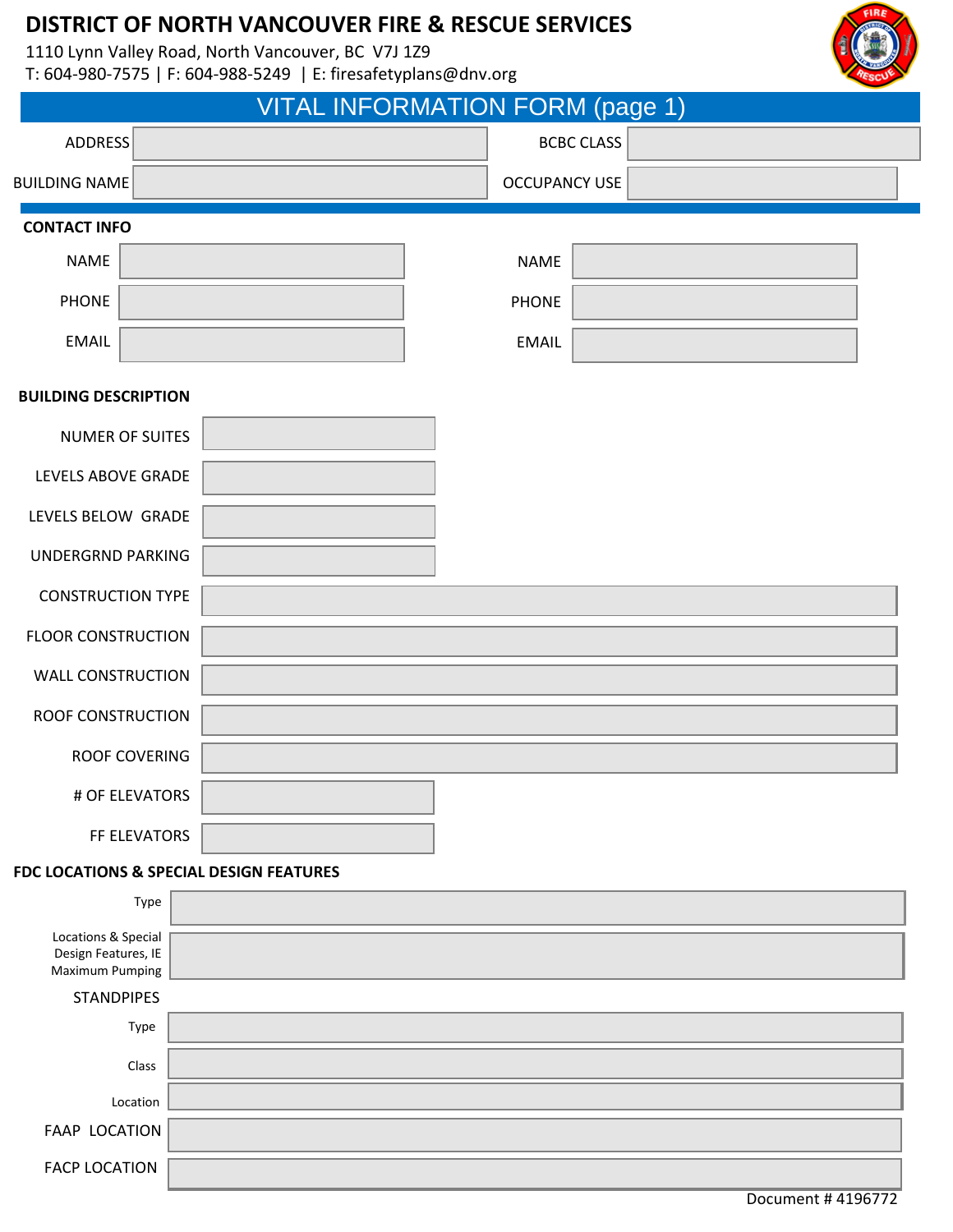1110 Lynn Valley Road, North Vancouver, BC V7J 1Z9 T: 604-980-7575 | F: 604-988-5249 | E: firesafetyplans@dnv.org



# VITAL INFORMATION FORM (page 2)

### **SHUTOFFS LOCATIONS**

| <b>ELECTRICAL</b>         |                                                                                                                          |
|---------------------------|--------------------------------------------------------------------------------------------------------------------------|
| GAS                       |                                                                                                                          |
| <b>DOMESTIC WATER</b>     |                                                                                                                          |
| SPRINKLER MAIN            |                                                                                                                          |
| SPRINKLER ISOLATION       |                                                                                                                          |
| <b>GENERATOR LOCATION</b> |                                                                                                                          |
| <b>GENERATOR</b>          |                                                                                                                          |
| <b>FUEL TYPE</b>          |                                                                                                                          |
|                           | SPRINKLER SYSTEM (describe where all valves can be found & what they do i.e. Main Sprinkler Shutoff, Zone/Floor Shutoff) |
| <b>TYPE</b>               |                                                                                                                          |

| <b>TYPE</b>                             |  |
|-----------------------------------------|--|
| SHUTOFF VALVE<br><b>FOUND AT</b>        |  |
| SHUTOFF VALVE<br><b>FOUND AT</b>        |  |
| <b>SHUTOFF VALVE</b><br><b>FOUND AT</b> |  |
| SHUTOFF VALVE<br><b>FOUND AT</b>        |  |
| SHUTOFF VALVE<br><b>FOUND AT</b>        |  |
|                                         |  |

FIRE PUMP (List location and rated gpm)

COMM KITCHEN WET CHEM SYSTEM (Yes/No & location)



WATER CURTAINS (Yes/No & location)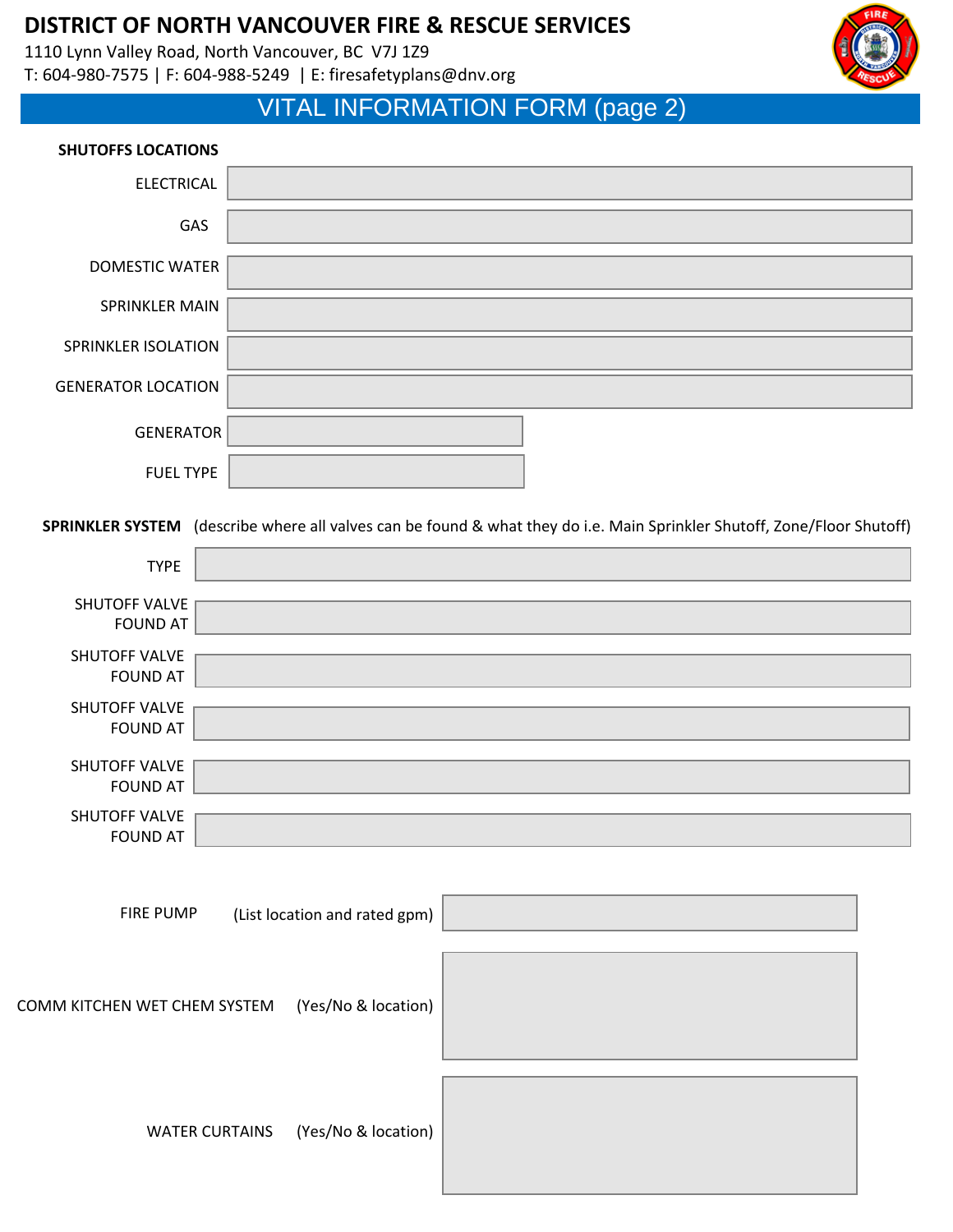1110 Lynn Valley Road, North Vancouver, BC V7J 1Z9 T: 604-980-7575 | F: 604-988-5249 | E: firesafetyplans@dnv.org



## VITAL INFORMATION FORM (page 3)

### **SPECIAL BUILDING DESCRIPTION**

**ALTERNATE SOLUTIONS**



| <b>STAIRWAYS</b>       | (List all stairways by name and the pathway they service. i.e. A Stair) |  |  |
|------------------------|-------------------------------------------------------------------------|--|--|
|                        | (Pathway: Exits from 9th floor to ground on North side of building)     |  |  |
| <b>NAME</b>            |                                                                         |  |  |
| PATHWAY                |                                                                         |  |  |
|                        |                                                                         |  |  |
| <b>NAME</b>            |                                                                         |  |  |
| PATHWAY                |                                                                         |  |  |
|                        |                                                                         |  |  |
| <b>NAME</b>            |                                                                         |  |  |
| PATHWAY                |                                                                         |  |  |
|                        |                                                                         |  |  |
| <b>NAME</b>            |                                                                         |  |  |
| PATHWAY                |                                                                         |  |  |
|                        |                                                                         |  |  |
| <b>NAME</b>            |                                                                         |  |  |
| PATHWAY                |                                                                         |  |  |
|                        |                                                                         |  |  |
| <b>NAME</b>            |                                                                         |  |  |
| PATHWAY                |                                                                         |  |  |
|                        |                                                                         |  |  |
| <b>NAME</b>            |                                                                         |  |  |
| PATHWAY                |                                                                         |  |  |
| <b>ROOF ACCESS LOC</b> |                                                                         |  |  |